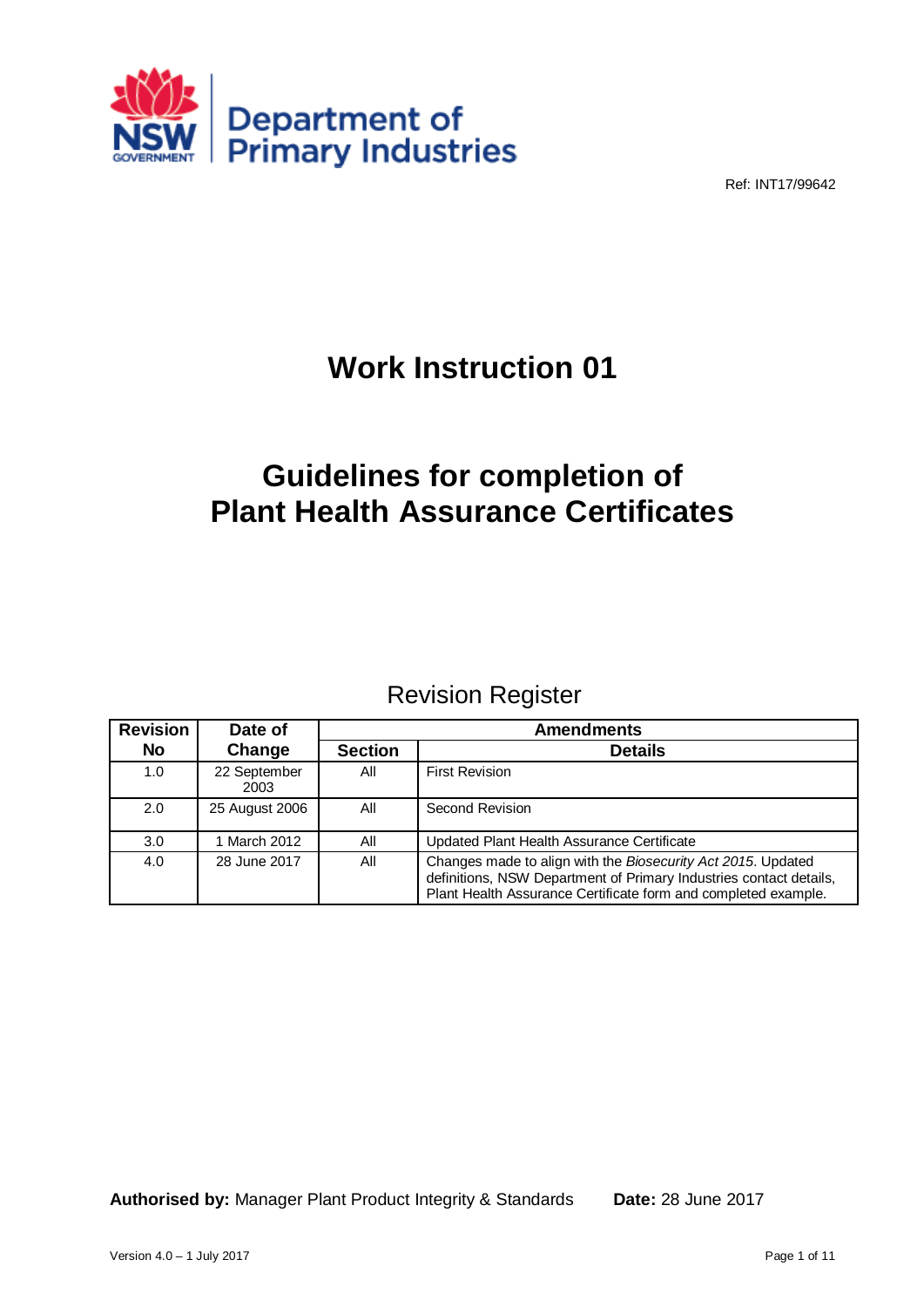# **TABLE OF CONTENTS**

| 1. |     |       |  |  |  |  |  |  |  |
|----|-----|-------|--|--|--|--|--|--|--|
| 2. |     |       |  |  |  |  |  |  |  |
| 3. |     |       |  |  |  |  |  |  |  |
| 4. |     |       |  |  |  |  |  |  |  |
| 5. |     |       |  |  |  |  |  |  |  |
|    | 5.1 |       |  |  |  |  |  |  |  |
|    | 5.2 |       |  |  |  |  |  |  |  |
|    |     | 5.2.1 |  |  |  |  |  |  |  |
|    |     | 522   |  |  |  |  |  |  |  |
|    |     | 5.2.3 |  |  |  |  |  |  |  |
|    |     | 5.2.4 |  |  |  |  |  |  |  |
|    | 5.3 |       |  |  |  |  |  |  |  |
|    | 5.4 |       |  |  |  |  |  |  |  |
| 6. |     |       |  |  |  |  |  |  |  |
|    |     |       |  |  |  |  |  |  |  |
|    |     |       |  |  |  |  |  |  |  |
|    |     |       |  |  |  |  |  |  |  |
|    |     |       |  |  |  |  |  |  |  |
|    |     |       |  |  |  |  |  |  |  |
|    |     |       |  |  |  |  |  |  |  |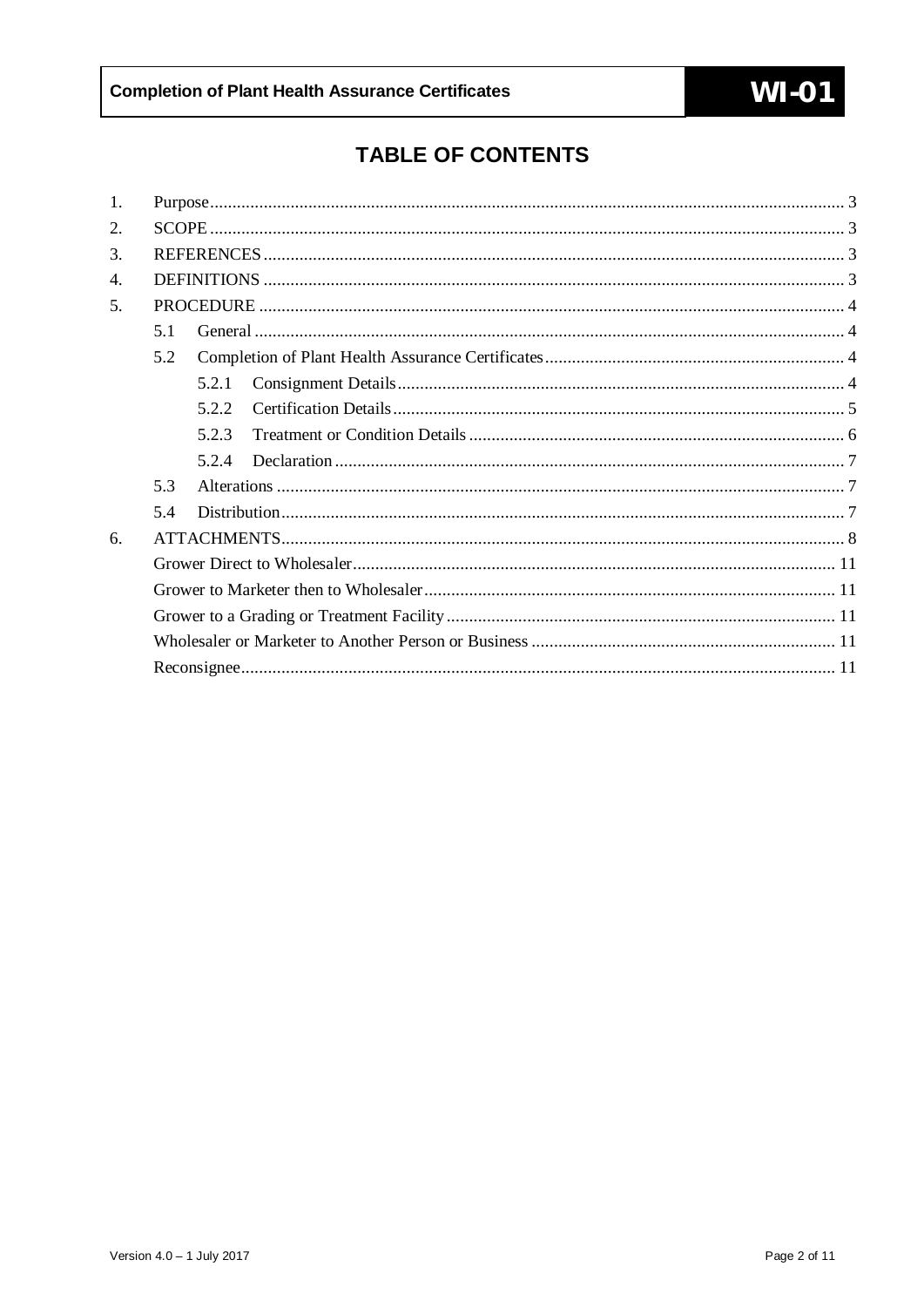### <span id="page-2-0"></span>**1. PURPOSE**

The purpose of this work instruction is to provide guidelines for completion of the form Plant Health Assurance Certificate.

## <span id="page-2-1"></span>**2. SCOPE**

This work instruction covers the requirements for completion and issuance of a Plant Health Assurance Certificate by an Authorised Signatory of an accredited business for all produce prepared and certified under a Certification Assurance arrangement in New South Wales.

'Prepared' includes all produce subjected to a chemical or physical disinfestation treatment and all produce graded to meet a condition requirement by a business operating under an ICA arrangement.

## <span id="page-2-2"></span>**3. REFERENCES**

#### *[Biosecurity Act 2015](http://www.legislation.nsw.gov.au/viewtop/inforce/act+24+2015+FIRST+0+N)*

ICA 17 Splitting Consignments and Reconsigning Original Consignments or Certified Produce – *<http://www.dpi.nsw.gov.au/biosecurity/plant/ica>*

### <span id="page-2-3"></span>**4. DEFINITIONS**

| Act                                       | means the <i>Biosecurity Act 2015</i> .                                                                                                                                                                                                                                                                                                     |  |  |  |  |
|-------------------------------------------|---------------------------------------------------------------------------------------------------------------------------------------------------------------------------------------------------------------------------------------------------------------------------------------------------------------------------------------------|--|--|--|--|
| <b>Authorised Person</b>                  | means an authorised officer under the Act or a person authorised under a law of<br>another State or Territory that relates to plant biosecurity.                                                                                                                                                                                            |  |  |  |  |
| <b>Biosecurity Control Area</b>           | means a biosecurity zone or a control area established under the Act on account<br>of a plant pest or disease.                                                                                                                                                                                                                              |  |  |  |  |
| <b>Business</b>                           | means the legal entity accredited as a biosecurity certifier under the Act.                                                                                                                                                                                                                                                                 |  |  |  |  |
| Certification<br>Assurance<br>Arrangement | means a CA Arrangement or an ICA scheme that enables a Business or a<br>person authorised under a corresponding law of a State or Territory, to issue a<br>Plant Health Assurance Certificate that meets certain plant health quarantine<br>conditions for trade within the State or between the State and other States and<br>Territories. |  |  |  |  |
| certified/certification                   | means covered by a valid Plant Health Assurance Certificate.                                                                                                                                                                                                                                                                                |  |  |  |  |
| consignee                                 | means the person or business to whom the produce is initially consigned<br>following certification and who will be responsible for deciding the next<br>destination of the produce if it is reconsigned.                                                                                                                                    |  |  |  |  |
| consignment                               | means a discrete quantity of plants transported to a single consignee at one<br>time covered by a single PHAC.                                                                                                                                                                                                                              |  |  |  |  |
| consignor                                 | means the person or business responsible for deciding the first destination of<br>the produce after it leaves the place of certification.                                                                                                                                                                                                   |  |  |  |  |
| Department                                | means the NSW Department of Industry - Office of Primary Industries.                                                                                                                                                                                                                                                                        |  |  |  |  |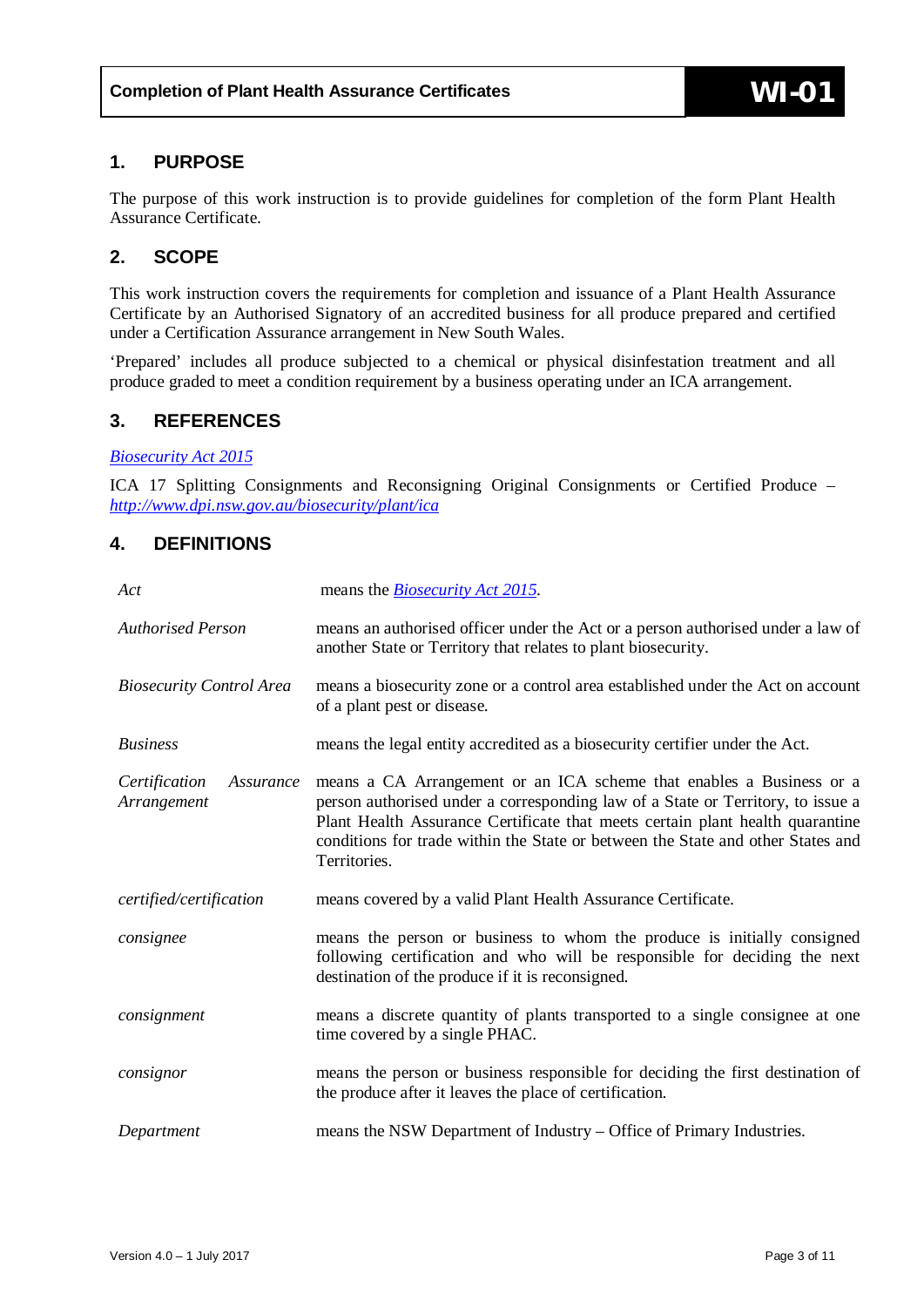| ICA scheme              | means a scheme developed by the States and Territories to meet their<br>respective plant quarantine requirements under the Memorandum of<br>Understanding on Interstate Certification Assurance dated 6 August 1999. |  |  |  |
|-------------------------|----------------------------------------------------------------------------------------------------------------------------------------------------------------------------------------------------------------------|--|--|--|
| <b>PHAC</b>             | means a Plant Health Assurance Certificate that is issued in accordance with<br>the requirements of a Certification Assurance Arrangement.                                                                           |  |  |  |
| prepared                | means subjected to a chemical or physical disinfestation treatment or graded to<br>meet a produce condition requirement.                                                                                             |  |  |  |
| reconsignee             | The person or business to which the produce is next consigned after the<br>original consignment.                                                                                                                     |  |  |  |
| splitting a consignment | means the act of dividing an original consignment into sub-consignments for<br>the purpose of:                                                                                                                       |  |  |  |
|                         | a) sending the sub-consignments to different consignees; or<br>transporting the sub-consignments to the same consignee on different<br>b)<br>vehicles or via different transport methods.                            |  |  |  |
| sub-consignment         | means the part of the original consignment that is being split from the rest of<br>the consignment.                                                                                                                  |  |  |  |

## <span id="page-3-0"></span>**5. PROCEDURE**

### <span id="page-3-1"></span>**5.1 General**

A PHAC is used to provide evidence that produce has been treated or meets a specified condition and has been prepared by an accredited Business operating under a Certification Assurance Arrangement.

A PHAC is used to provide evidence to Australian plant biosecurity authorities of conformance with applicable plant quarantine requirements (i.e. State or Territory borders or the borders of Biosecurity Control Areas).

### <span id="page-3-2"></span>**5.2 Completion of Plant Health Assurance Certificates**

A PHAC shall be completed by handwriting, typing or stamping the information in the space provided.

The information must be neat and legible and the same information must be included on each copy of the certificate.

### <span id="page-3-3"></span>*5.2.1 Consignment Details*

*(Numbering is in accordance with the blank example certificate shown as Attachment 1).*

#### **(a) Consignor**

Insert the name and address of the person or business consigning the produce. Note that this must be a street or property address, and must not be a Post Office Box.

The consignor is the person or business responsible for deciding where the produce will be sent next after leaving the facility, which prepared the produce for certification. The consignor will normally be the owner of the produce, but may be an agent of the owner who makes marketing decisions on behalf of the owner.

#### **(b) Consignee**

Insert the name and address of the consignee.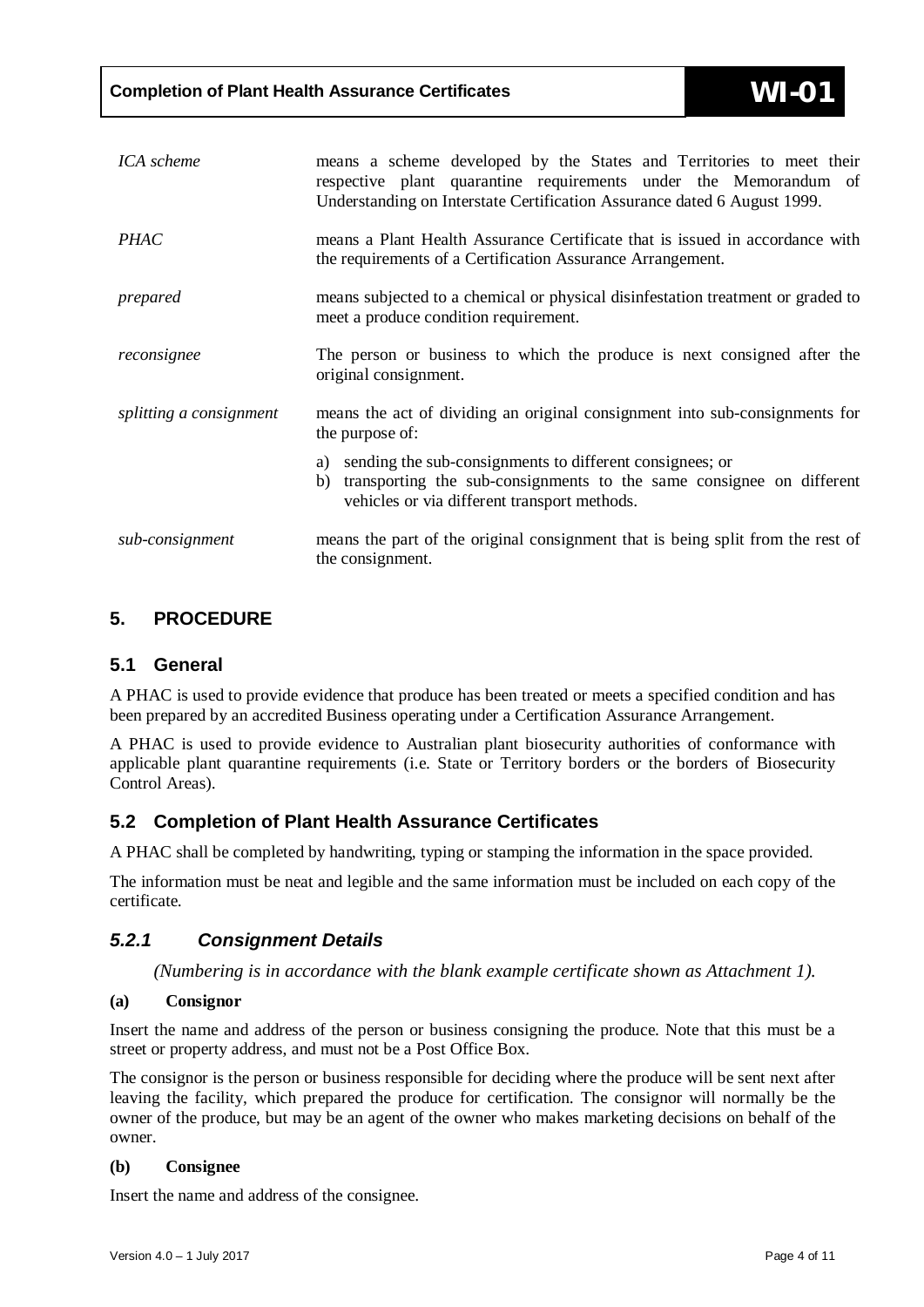The consignee is the person or business to which the produce is initially consigned. The consignee will normally be the purchaser such as a merchant or wholesaler, but may be an agent of the consignor or purchaser and may be located within or outside New South Wales.

#### **(c) Reconsigned To**

This section is to be left blank at the time of issue by the business.

This section is only to be completed by a business which has a current ICA 17 arrangement. The consignee or an authorised inspector reconsigning original consignments or reconsigning subconsignments after splitting the original consignment inserts the name and address of the reconsignee.

Examples of common marketing arrangements with clarification of who the consignor is, consignee and reconsignee are provided in Attachment 3.

For additional information on splitting consignments or reconsigning original consignments refer to the operational procedure ICA-17 'Splitting Consignments and Reconsigning Original Consignments or Certified Produce'.

### <span id="page-4-0"></span>*5.2.2 Certification Details*

#### **(d) IP Number**

Insert the Interstate Produce (IP) number of the business that operates the facility in which the produce was prepared for certification and whose name and address is entered at (e) Accredited Business that prepared the Produce.

This IP number must be the same as the IP number marked on the packages.

#### **(e) Facility Number**

Insert the facility number of the business in which the produce was prepared for certification. Where the business operates only one facility, insert 001.

#### **(f) Procedure**

Insert the Certification Assurance Arrangement under which the business is accredited.

#### **(g) Accredited Business that prepared the Produce**

Insert the name and address of the business that operates the facility in which the produce was prepared for certification.

The name and address of the business should be the same as that shown in the Businesses Certificate of Accreditation for the ICA arrangement.

Where this business is the same as the consignor, words "Consignor as above" may be used.

#### **(h) Grower**

Insert the name and address of the grower of the produce.

This should be the "Grown by" name and address marked on the end of the packages in the consignment.

Where this business is the same as the consignor, the words "Consignor as above" may be used.

Where a procedure indicates that the word "Various" identifies that the produce has come from numerous growers on an attached list, the word "Various" may be used. Where an attachment to the PHAC is made, that attachment must bear the number of the PHAC.

#### **(i) Number of Packages**

Insert the number of packages in the consignment covered by the certificate. A separate line should be used for each type of produce and/or each type of package covered by the certificate.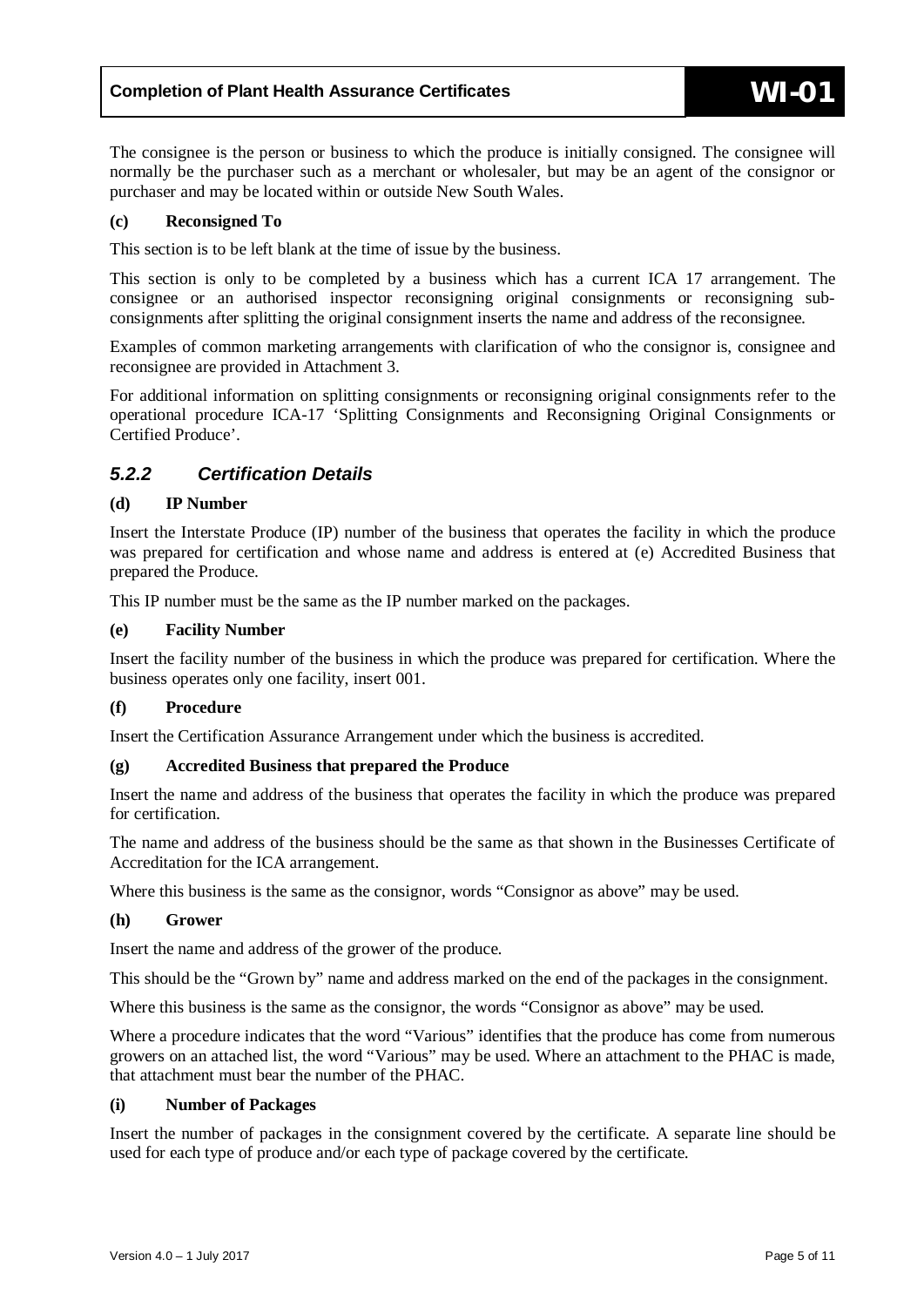Where a large number of types of produce are included in the consignment, the words "see attachment" may be used. Where an attachment to the PHAC is made, that attachment must bear the number of the PHAC.

#### **(j) Type of Packages**

Insert the type of packages. Terms such as carton, tray or bulk bin should be used.

#### **(k) Type of Produce**

Insert the common name of the type of produce prepared.

#### **(l) Brand Name or Identifying Marks (as marked on packages)**

Insert any distinctive brand name marked on the packages. If re-used packages are used, enter "Various re-used packages". Accredited businesses should check with the importing state about the legal requirements of using re-used packages, before packing into re-used packages.

Where there is no brand name marked or other identifying marks on the packages, place a line through the section.

#### **(m) Date Code (as marked on packages)**

Insert the date(s) or date code(s) marked on the packages after the produce was prepared and packed. When the consignment includes packages with different dates or date codes, the PHAC must accurately reflect the quantities for all dates or date codes marked.

The Authorised Signatory must rule off under the last entry in the number and type of packages and type of produce columns in accordance with the attached example to prevent changes or additions after issue (see Attachment 2).

#### **(n) Authorisation for Split Consignments**

The business issuing the PHAC **must not** complete this section. Individual PHACs must be issued to cover each consignment (i.e. a discreet quantity of produce transported to a single consignee at one time) to avoid splitting of consignments.

This section must only be completed by a business accredited under an ICA arrangement for splitting original consignments (see ICA-17 'Splitting Consignments and Reconsigning Original Consignments or Certified Produce').

### <span id="page-5-0"></span>*5.2.3 Treatment or Condition Details*

#### **(o) Treatment Date**

Insert the date or dates of treatment or grading for condition. Where the consignment contains packages prepared on several dates, enter each date of treatment or grading in the date column.

#### **(p) Treatment or Condition**

Complete the relevant chemical, concentration, duration and temperature details for the treatment applied in accordance with the requirements specified in the operational procedure covering the Certification Assurance Arrangement.

All produce covered by the same PHAC must have received the same treatment or met the same condition. Where a consignment includes produce that meets different treatment or condition requirements, separate certificates shall be issued for each treatment or condition.

#### **(q) Additional Certification**

This section must only be completed by a business where the additional certification is covered by the Certification Assurance Arrangement(s) or area or property freedom accreditation(s) under which the business is accredited.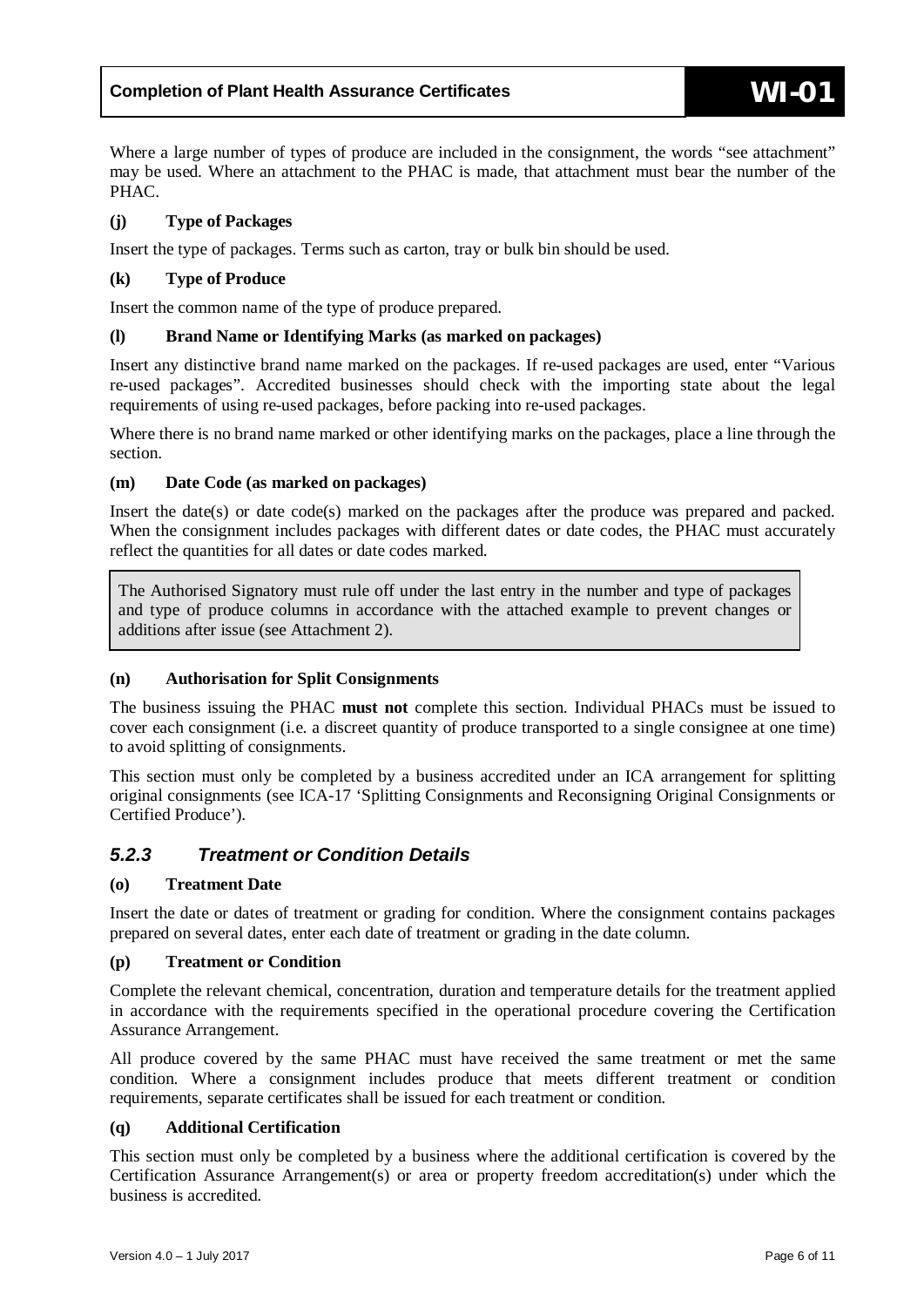This section is to include additional certification required for:

- (i) movement of produce from a Biosecurity Control Area; or
- (ii) entry to an importing State or Territory.

Each additional certification shall be sequentially numbered.

Additional certification may include statements concerning freedom from a pest or disease or condition of produce at the time of certification.

Details or additional certification requirements can be obtained from ICA Records Management, by phone 02 6552 300, fax 02 6552 7239 or email ica.scheme@dpi.nsw.gov.au.

Any unused space in this section must be ruled off by the Authorised Signatory prior to issue (see Attachment 2).

#### <span id="page-6-0"></span>*5.2.4 Declaration*

The Declaration section of a PHAC may only be completed and signed by an Authorised Signatory of a business in accordance with the terms and conditions of the accreditation.

#### **(r) Authorised Signatory's Name**

Insert the issuing Authorised Signatory's full printed name.

#### **(s) Signature**

Insert the issuing Authorised Signatory's signature.

#### **(t) Date**

Insert the date of issue.

#### <span id="page-6-1"></span>**5.3 Alterations**

Where a minor error has been made in completion of a PHAC, the certificate may be amended by placing a single line through the incorrect information and inserting the correct information next to the alteration. An Authorised Signatory of the business issuing the certificate **must** place their initials in close proximity to the amendment to verify the alteration.

An example of a correctly completed alteration is shown in Attachment 2 in the 'Type of Packages' section of the certificate.

Where the error is substantial or involves a number of sections of the PHAC, the certificate shall be cancelled and a new PHAC completed. Where a PHAC is cancelled, the word 'CANCELLED' shall be written across the certificate and the original copy shall be maintained with the duplicate copy of the cancelled certificate.

**Under no circumstances shall a person other than an Authorised Signatory of the Business that issued the certificate alter a completed Plant Health Assurance Certificate.**

#### <span id="page-6-2"></span>**5.4 Distribution**

The **original** (yellow copy) must accompany the consignment. The original should accompany the consignment when leaving a Biosecurity Control Area or on arrival at interstate quarantine barriers or markets requiring certification.

The only exception to this rule is when original (whole) consignments are split by a business accredited for an ICA arrangement for splitting consignments of certified produce.

Procedures for splitting consignments are detailed in the operational procedure ICA-17 'Splitting Consignments and Reconsigning Original Consignments or Certified Produce..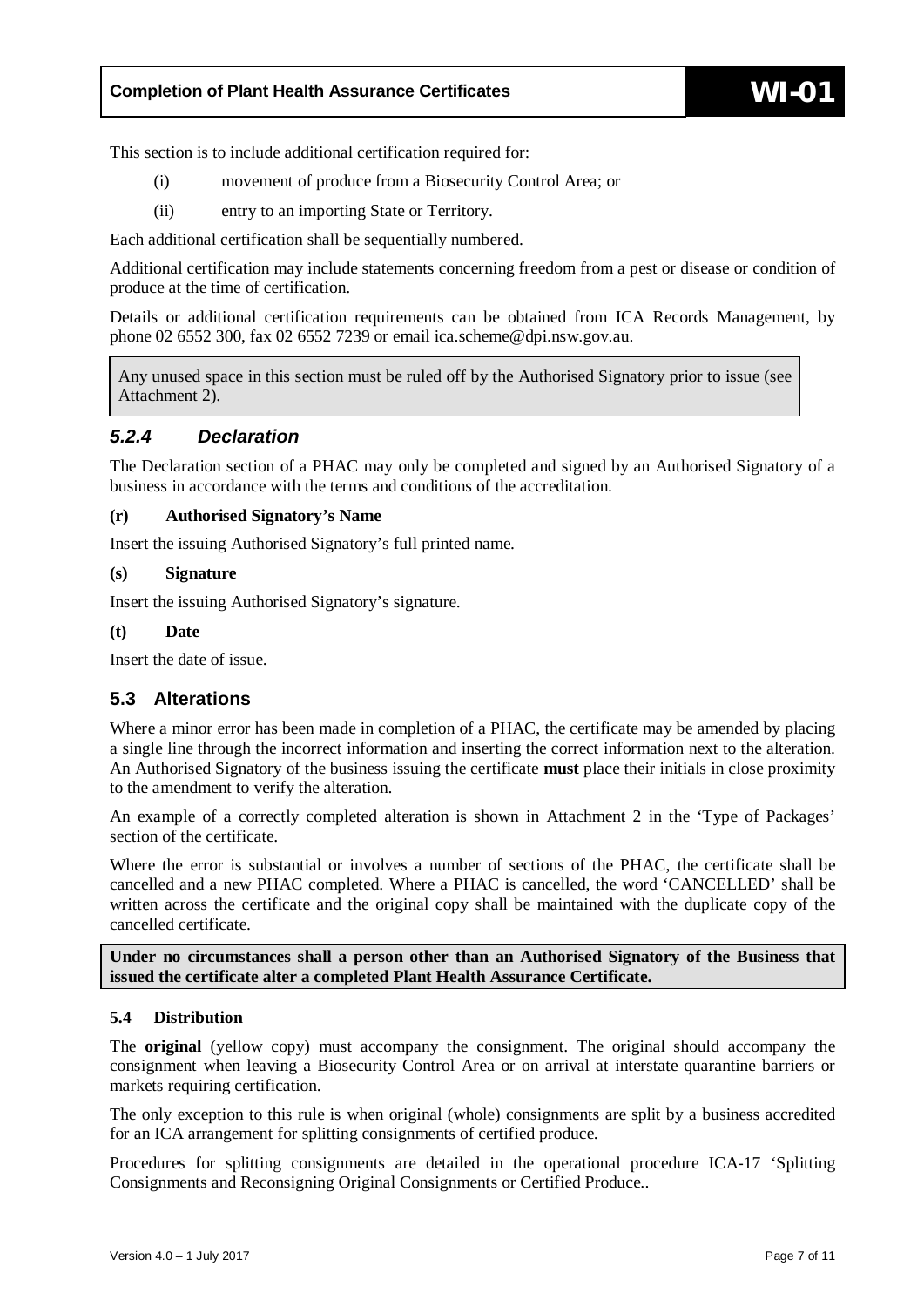The **duplicate** (white copy) must be retained by the business that issued the PHAC.

# <span id="page-7-0"></span>**6. ATTACHMENTS**

- Attachment 1 Plant Health Assurance Certificate
- Attachment 2 Plant Health Assurance Certificate Completed Example
- Attachment 3 Examples of Common Marketing Arrangements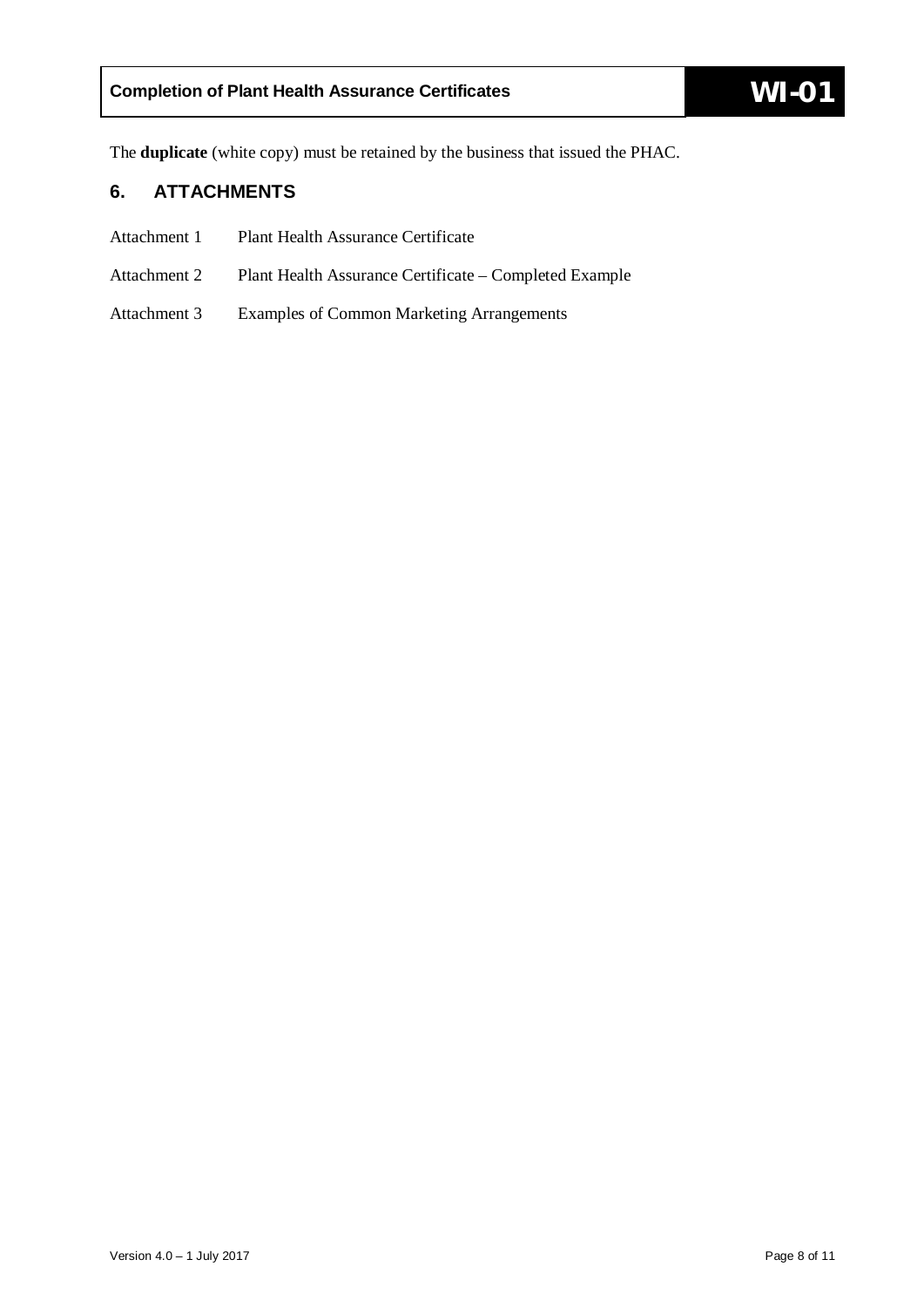

| Certificate Number                                                                                                                                                             |                                |  | 555555  |  |  |  |  |
|--------------------------------------------------------------------------------------------------------------------------------------------------------------------------------|--------------------------------|--|---------|--|--|--|--|
|                                                                                                                                                                                | Business Specific Information* |  |         |  |  |  |  |
| Dispatch Date:                                                                                                                                                                 | $\prime$ $\prime$              |  | Ref No: |  |  |  |  |
| Arrival Date: / /                                                                                                                                                              |                                |  | PO No:  |  |  |  |  |
| * These items display business specific information entered at the discretion of the<br>consignor. They do not represent any pert of the certifying conditions of the produce. |                                |  |         |  |  |  |  |

# **Plant Health Assurance Certificate**

A biosecurity certificate issued under Part 13 of the NSW Biosecurity Act 2015 All accreditation details must be completed. Please print clearly and initial any alterations.

#### **Consignment Details**

#### **Certification Details**

| Consignor |                       |       |                                                                                        |          |                 |         | <b>IP Number</b>                                                     |       | насшку<br>Number                                  |                  |          | Procedure                          |
|-----------|-----------------------|-------|----------------------------------------------------------------------------------------|----------|-----------------|---------|----------------------------------------------------------------------|-------|---------------------------------------------------|------------------|----------|------------------------------------|
| Name      |                       |       |                                                                                        |          |                 |         |                                                                      |       |                                                   |                  |          |                                    |
|           | Address               |       |                                                                                        | (a)      |                 | N       | (d)                                                                  |       | (e)                                               |                  |          | θ                                  |
|           |                       |       |                                                                                        |          |                 |         |                                                                      |       | Accredited Business that prepared produce         |                  |          |                                    |
|           |                       | State |                                                                                        | Postcode |                 | Name    |                                                                      |       |                                                   |                  |          |                                    |
|           |                       |       | Consignee                                                                              |          |                 | Address |                                                                      |       |                                                   | $\boldsymbol{g}$ |          |                                    |
| Name      |                       |       |                                                                                        |          |                 |         |                                                                      |       |                                                   |                  |          |                                    |
|           | Address               |       |                                                                                        | (6)      |                 |         |                                                                      |       |                                                   |                  |          |                                    |
|           |                       |       |                                                                                        |          |                 |         |                                                                      |       |                                                   |                  |          |                                    |
|           |                       | State |                                                                                        | Postcode |                 |         |                                                                      | State |                                                   |                  | Postcode |                                    |
|           |                       |       | Reconsigned to: (If applicable)                                                        |          |                 |         |                                                                      |       |                                                   |                  |          |                                    |
|           |                       |       | Spiltting consignments, preparing composite lots or reconsigning<br>whole consignments |          |                 |         |                                                                      |       | Grower(s) (If more than one grower - attach list) |                  |          |                                    |
| Name      |                       |       |                                                                                        |          |                 | Name    |                                                                      |       |                                                   |                  |          |                                    |
|           | Address               |       |                                                                                        | (c)      |                 | Address |                                                                      | (h)   |                                                   |                  |          |                                    |
|           |                       | State |                                                                                        | Postcode |                 |         |                                                                      | State |                                                   |                  | Postcode |                                    |
|           | Number of<br>Packages |       | Type of<br>Packages (e.g.<br>trays, cartons)                                           |          | Type of Produce |         | <b>Brand Name or</b><br>identifying marks (as<br>marked on packages) |       | Date Code (as<br>marked on<br>packages)           |                  |          | Authorisation for<br>reconsignment |
| 1         | (i)                   |       | G)                                                                                     |          | (k)             |         | ω                                                                    |       | (m)                                               |                  |          | (n)                                |
| 2         |                       |       |                                                                                        |          |                 |         |                                                                      |       |                                                   |                  |          |                                    |
| 3         |                       |       |                                                                                        |          |                 |         |                                                                      |       |                                                   |                  |          |                                    |
| 4         |                       |       |                                                                                        |          |                 |         |                                                                      |       |                                                   |                  |          |                                    |
|           | Topology and Butche   |       |                                                                                        |          |                 |         |                                                                      |       |                                                   |                  |          |                                    |

#### Treatment Details

|   | Treatment<br>Date | Treatment<br>Chemical (Active Ingredient), Concentration, Duration, Temperature |
|---|-------------------|---------------------------------------------------------------------------------|
|   | (o)               | (p)                                                                             |
| 2 |                   |                                                                                 |
| з |                   |                                                                                 |
|   |                   |                                                                                 |
|   |                   | <b>Additional Certification/Codes:</b><br>l a                                   |

This certificate is valid for 21 days from date of certification

#### Declaration

I am a person authorised under the NSW Biosecurity Act 2015 to issue this biosecurity certificate and I hereby certify that the details shown above are true and correct and the procedure(s) listed above have been completed.

| (m)       |           | (t)  |
|-----------|-----------|------|
| Full name | Signature | Date |

Note: A person who provides faise or misleading information on a biosecurity certificate is guilty of an offence under the Act. Such action could result in a genalty infringement notice or prosecution. The maximum genalty for an individual is \$1,100,000, and the maximum consider the State of the State of the Constitution in the Collecting agency identified in this form in relation to its functions.<br>In the State of the State of the Collecting agency is collected by the collecting agency id necessary for the purpose of performing biosecurity risk functions under, or reasonably contemplated by, the Biosecurity Act 2016.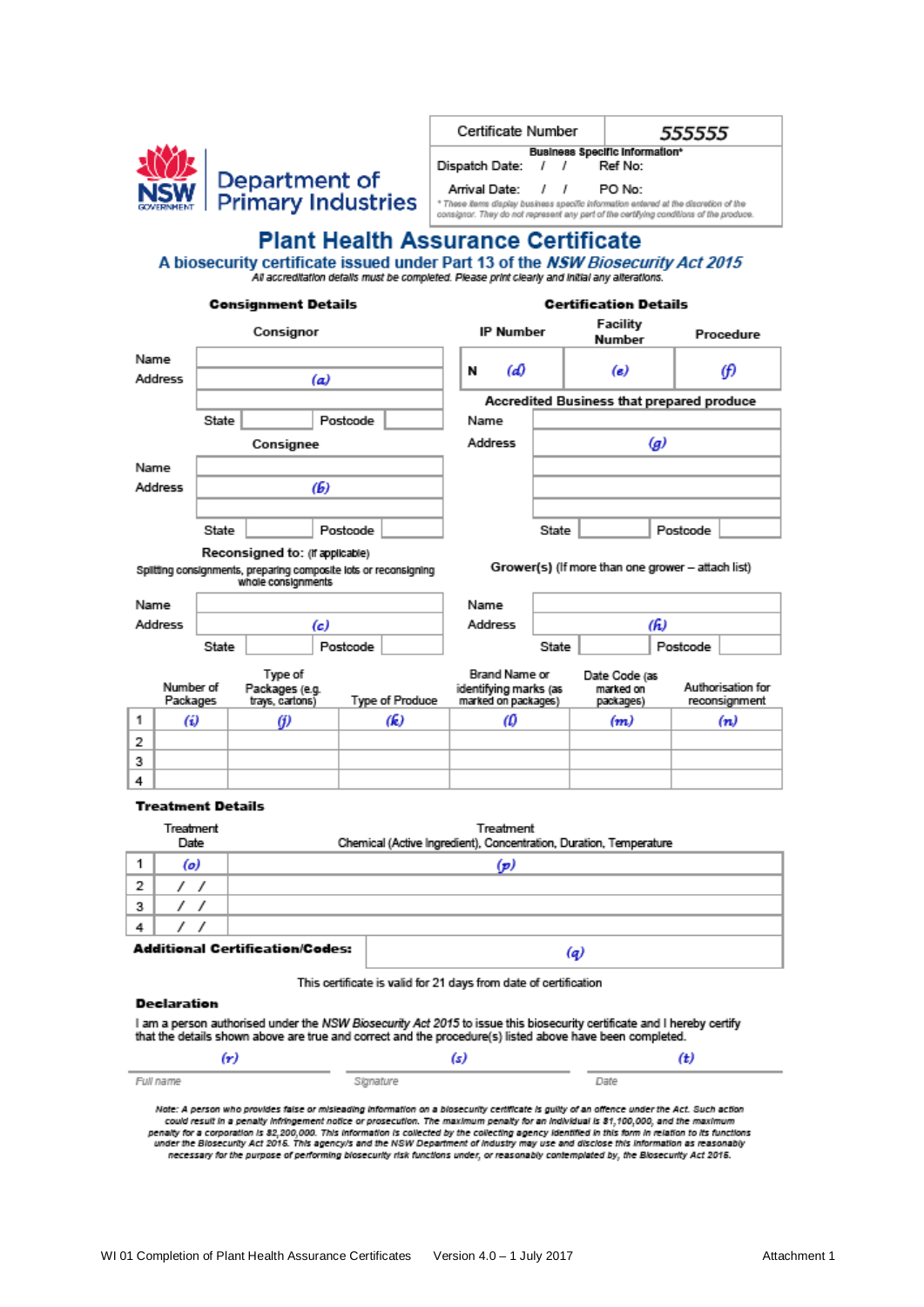

| Certificate Number                    |  |  | 555555                                                                                                                                                                         |  |  |  |
|---------------------------------------|--|--|--------------------------------------------------------------------------------------------------------------------------------------------------------------------------------|--|--|--|
| <b>Business Specific Information*</b> |  |  |                                                                                                                                                                                |  |  |  |
| Dispatch Date: / /                    |  |  | Ref No:                                                                                                                                                                        |  |  |  |
| Arrival Date: / /                     |  |  | PO No:                                                                                                                                                                         |  |  |  |
|                                       |  |  | * These items display business specific information entered at the discretion of the<br>consignor. They do not represent any pert of the certifying conditions of the produce. |  |  |  |

# **Plant Health Assurance Certificate**

A biosecurity certificate issued under Part 13 of the NSW Biosecurity Act 2015 All accreditation defails must be completed. Please print clearly and initial any alterations.

| Consignment Details |                       |               |                                                                                        |  | Certification Details |                 |                                                               |       |                                                   |          |                                    |
|---------------------|-----------------------|---------------|----------------------------------------------------------------------------------------|--|-----------------------|-----------------|---------------------------------------------------------------|-------|---------------------------------------------------|----------|------------------------------------|
|                     |                       |               | Consignor                                                                              |  |                       |                 | <b>IP Number</b>                                              |       | Facility<br>Number                                |          | Procedure                          |
| Name                |                       |               | Bloggs Bananas                                                                         |  |                       |                 |                                                               |       |                                                   |          |                                    |
|                     | Address               | 259 Ocean Way |                                                                                        |  |                       | N 4042          |                                                               | 001   |                                                   | ICA16    |                                    |
|                     |                       |               | Coffs Harbour                                                                          |  |                       |                 |                                                               |       | Accredited Business that prepared produce         |          |                                    |
|                     |                       | State         | 305W                                                                                   |  | Postcode              | 2450            | Name                                                          |       | 'Consignor as above'                              |          |                                    |
|                     |                       |               | Consignee                                                                              |  |                       |                 | Address                                                       |       |                                                   |          |                                    |
| Name                |                       |               | Banana Wholesalers                                                                     |  |                       |                 |                                                               |       |                                                   |          |                                    |
|                     | Address               |               | Sydney Markets                                                                         |  |                       |                 |                                                               |       |                                                   |          |                                    |
|                     |                       |               | Flemington                                                                             |  |                       |                 |                                                               |       |                                                   |          |                                    |
|                     |                       | State         | мsW                                                                                    |  | Postcode              | 2129            |                                                               | State |                                                   | Postcode |                                    |
|                     |                       |               | Reconsigned to: (If applicable)                                                        |  |                       |                 |                                                               |       |                                                   |          |                                    |
|                     |                       |               | Spiltting consignments, preparing composite lots or reconsigning<br>whole consignments |  |                       |                 |                                                               |       | Grower(s) (If more than one grower - attach list) |          |                                    |
| Name                |                       |               |                                                                                        |  |                       |                 | Name                                                          |       | 'Consignor as above'                              |          |                                    |
|                     | Address               |               |                                                                                        |  |                       |                 | Address                                                       |       |                                                   |          |                                    |
|                     |                       | State         |                                                                                        |  | Postcode              |                 |                                                               | State |                                                   | Postcode |                                    |
|                     | Number of<br>Packages |               | Type of<br>Packages (e.g.<br>travs, cartons)                                           |  |                       | Type of Produce | Brand Name or<br>identifying marks (as<br>marked on packages) |       | Date Code (as<br>marked on<br>packages)           |          | Authorisation for<br>reconsignment |
| 1                   | 50                    |               | Trays                                                                                  |  |                       | Bananas         | Bloggs Bananas                                                |       | 9/7/17                                            |          |                                    |
| 2                   |                       |               | ą£<br>Cartons                                                                          |  |                       |                 |                                                               |       |                                                   |          |                                    |
| 3                   |                       |               |                                                                                        |  |                       |                 |                                                               |       |                                                   |          |                                    |
| 4                   |                       |               |                                                                                        |  |                       |                 |                                                               |       |                                                   |          |                                    |

#### **Treatment Details**

|   | Treatment<br>Date | Treatment<br>Chemical (Active Ingredient), Concentration, Duration, Temperature |
|---|-------------------|---------------------------------------------------------------------------------|
|   | 9/7/17            | Bananas in a hard green condition with unbroken skin                            |
| 2 |                   |                                                                                 |
| 3 |                   |                                                                                 |
|   |                   |                                                                                 |
|   |                   | Additional Contification (Codor)                                                |

#### Additional Certification/Codes:

This certificate is valid for 21 days from date of certification

#### **Declaration**

I am a person authorised under the NSW Biosecurity Act 2015 to issue this biosecurity certificate and I hereby certify that the details shown above are true and correct and the procedure(s) listed above have been completed.

| John Bloggs | John Blogge | 9/7/17 |  |  |
|-------------|-------------|--------|--|--|
| Full name   | Signature   | Date   |  |  |

Note: A person who provides faise or misleading information on a biosecurity certificate is guilty of an offence under the Act. Such action<br>could result in a penalty infringement notice or prosecution. The maximum penalty penalty for a corporation is \$2,200,000. This information is collected by the collecting agency identified in this form in relation to its functions under the Biosecurity Act 2015. This agency/s and the NSW Department of Industry may use and disclose this Information as reasonably<br>necessary for the purpose of performing biosecurity risk functions under, or reasonably c